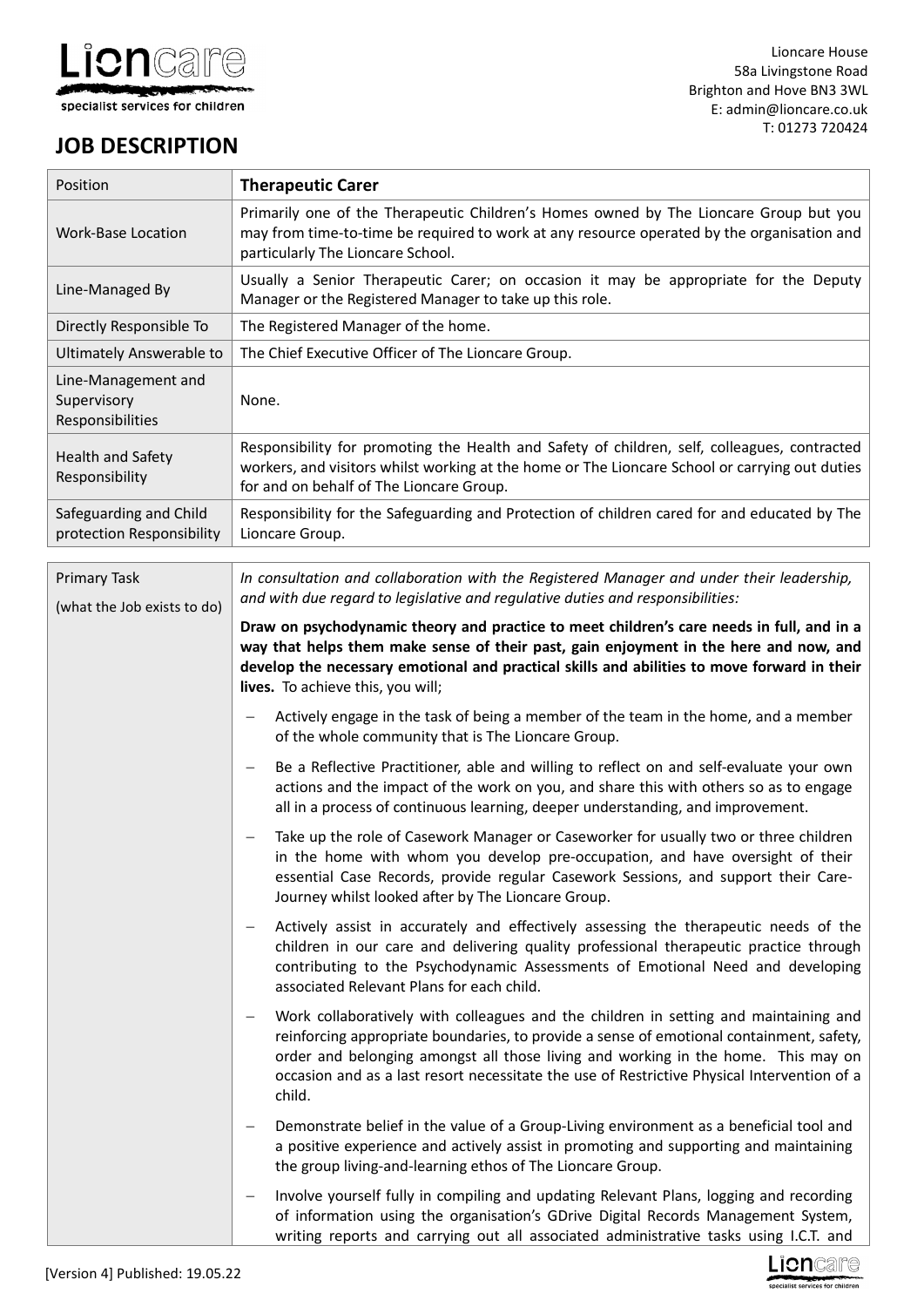|                               | electronic digital devises and within agreed timescales, and ensuring all records are<br>accurate and congruent.                                                                                                                                                                                                                                                   |
|-------------------------------|--------------------------------------------------------------------------------------------------------------------------------------------------------------------------------------------------------------------------------------------------------------------------------------------------------------------------------------------------------------------|
|                               | Strive to ensure that each child experiences being cared for in a positive, real and<br>meaningful way, and that each child's basic and essential care needs are consistently<br>met and including Health and Medical and Social and Personal and Learning needs, and<br>including administration of prescribed medications.                                       |
|                               | Take personal responsibility for preparing children emotionally and physically each day<br>to attend and engage in their education and learning and gaining a positive experience<br>of education.                                                                                                                                                                 |
|                               | From time-to-time and as instructed take up the temporary role of Adult-in-School for<br>children attending The Lioncare School.                                                                                                                                                                                                                                   |
|                               | Carry out domestic tasks and duties that include cleaning, laundry, cooking, baking,<br>-<br>preparing meals, shopping etc. in line with those of any household and that are<br>necessary to maintain a safe, warm, healthy and 'homely' living environment, and<br>models good parenting for our children.                                                        |
| Safeguarding Statement        | The Lioncare Group puts the welfare of children and adults at the centre of all of its work.<br>Our Safer Recruitment policy and procedure is written with reference to Keeping Children<br>Safe in Education and outlines in full the measure taken to deter, reject, prevent and detect<br>those who might abuse children or who are unsuited to work with them. |
| <b>Equality and Diversity</b> | The Directors and Shareholders of The Lioncare Group believe in and are committed to<br>promoting equality of opportunity and celebrating diversity in both the service it provides<br>and the employment of its workforce and expects all those employed or associated with The<br>Lioncare Group to promote this in their work and practice.                     |

**General Tasks and Responsibilities:** In accordance with the stated aims and practice approach of The Lioncare Group, the duties of all employees include:

- 1.1. Carry out tasks and responsibilities professionally at all times.
- 1.2. Work with integrity, honesty, and openness at all times.
- 1.3. Assist, support, and promote The Lioncare Group within the wider market place.
- 1.4. Work within and uphold and promote the stated aims, objectives, and therapeutic practice approach of The Lioncare Group and adhere to all published guidance, policies, and procedures.
- 1.5. Comply with current legislation, regulation, and guidance relating to the provision of quality children's social care in a Residential Children's Home and/or education and learning for children in an Independent SEMH School and with particular emphasis on Safeguarding Children and Child Protection and Risk management duties and responsibilities.
- 1.6. Immediately alert the Registered Manager or other Manager of any concerns regarding inappropriate or unacceptable practice occurring within the home, the organisation or external agencies.
- 1.7. Liaise in a professional manner at all times, and promote effective working relationships and positive links with, clients, colleagues, and agencies working for and associated with the work of The Lioncare Group and its wider community.
- 1.8. Undertake delegated tasks and instructions from managers and others with appropriate authority, to a level of competence expected from the grade of the post.
- 1.9. Prepare for, attend, and engage in all child-centred meetings as necessary and appropriate and required, and include but are not limited to; Daily Group-Meetings, House-Meetings, Children's CLA Reviews, Education Meetings, Network Meetings, and P.A.E.N. Meetings etc.
- 1.10. Prepare for, attend, and fully engage in regular Team Meetings, Individual Supervision Sessions, Performance Reviews, and monthly Group Consultancy.
- 1.11. Exercise responsibilities under the Health and Safety at Work Act.
- 1.12. Implement and develop the Organisation's policy and practice of Equality and Diversity.
- 1.13. Engage in the process of informal resolution of problems and difficulties that may arise, always in the aim of maintaining a harmonious and collaborative working environment.

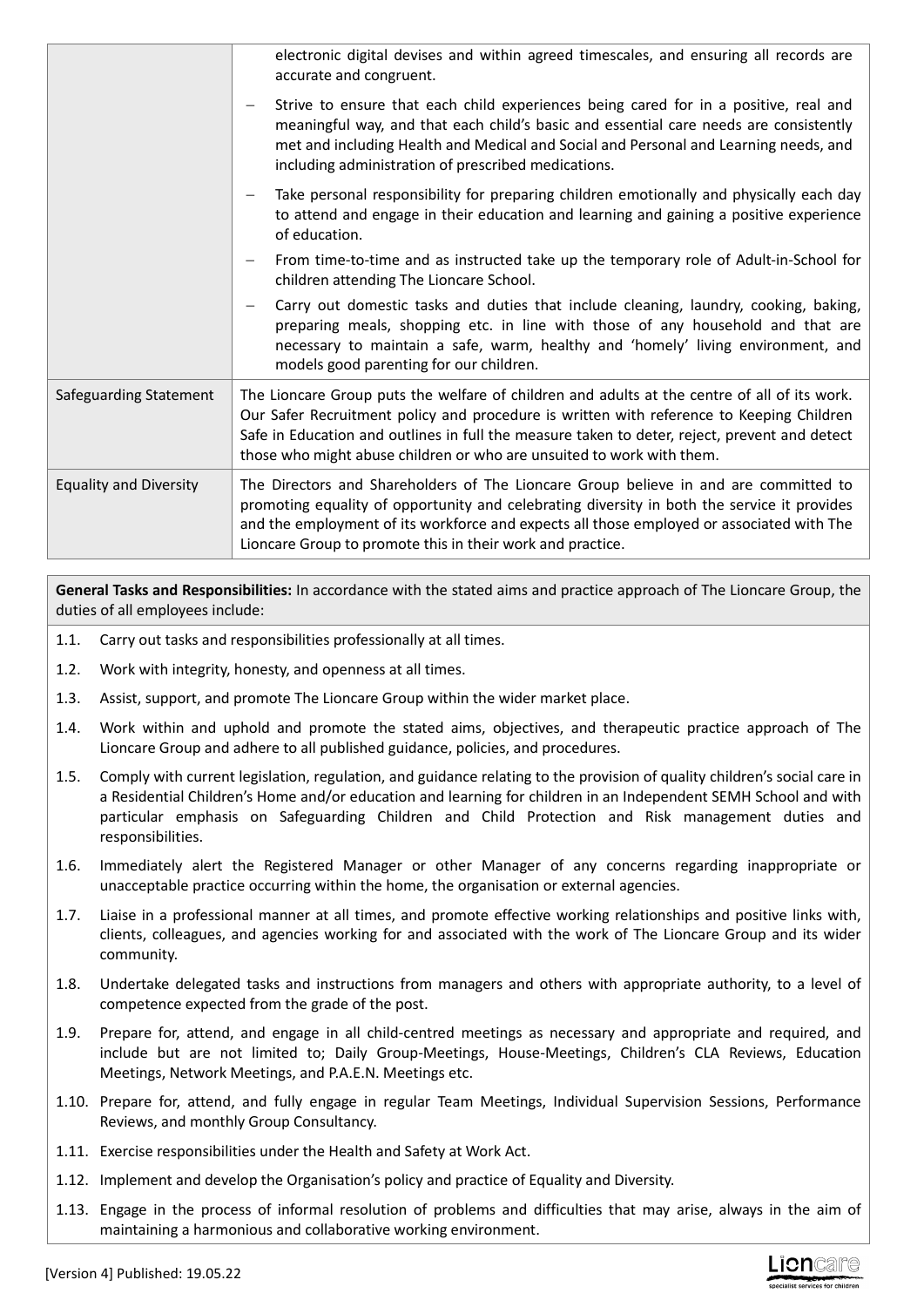- 1.14. Undertake training and continuous professional development as required and necessary including self-study and research.
- 1.15. Adopt a flexible approach to working times in line with the particular demands of the organisation, including assisting in times of staff shortages, increased workload demands, and in emergency situations and unplanned situations.
- 1.16. Carry out other tasks as required and in accordance with the competence of the position.

**Specific Duties and Responsibilities:** In accordance with the stated aims and practice approach of The Lioncare Group, the key responsibilities and duties of a Therapeutic Carer include the following:

# **2. Supporting the Company:**

- 2.1. Support at all times the Registered Manager in carrying out their duties and responsibilities in relation to the operation of the home.
- 2.2. Inform the Registered Manager and keep them updated of all issues requiring further attention and acting on these where appropriate or when directed to do so, and undertake delegated tasks and instructions from the Registered Manager to a level of competence expected from the grade of post.
- 2.3. Ensure positive links are maintained and improved between the home and all parts of The Lioncare Group and between the home and its neighbours and external agencies and professionals and members of the wider community and public in general.
- 2.4. Take shared responsibility for implementing the clear Therapeutic Community Model of Practice and support others in ensuring it is consistently applied across all aspects of the home.
- 2.5. Promote a positive image of the home and of The Lioncare Group.
- 2.6. Provide the Registered Manager with constructive feedback on the Quality of Care provided by the home, and when instructed to do so by the Registered Manager, carry out tasks and actions that improve the Quality of Care provided by the home.

## **3. Therapeutic Care Practice and Multi-Disciplinary Working:**

- 3.1. Be a positive role model for the children in our care both within the home and when supporting them within the local community.
- 3.2. Encourage and be actively involved with the various pursuits followed by the children both within the home and in school, and within the local and wider community.
- 3.3. Take up the role of effective and conscientious advocate for the children as and when necessary and required.
- 3.4. Follow an agreed working roster based on a shift-work pattern and that includes morning and evening shifts and weekend working and occasional sleeping-in duties.
- 3.5. Conduct yourself in a way that generates, supports and maintains an open, honest and supportive atmosphere within the home in order to develop the growth and development of both adults and children.
- 3.6. Under the direction, instruction and leadership of the Registered manager, accept additional responsibility for managing, planning, monitoring, developing and implementation in regards to a specified area or aspect of the task of the home, for example, the garden or vehicles or food-supplies or provision of play and creative materials etc.
- 3.7. Assist the Registered Manager in ensuring there is sufficient and reliable provision for Play, Creativity and Activities within the home, both on a structured basis and informally, and including space and opportunities and provision for celebrations and festivities.
- 3.8. Promote opportunities for children to participate in communities and to take responsibility as citizens in their own right.
- 3.9. Plan and provide appropriately child-centred physical play and recreational activities adapted to match children's levels of emotional integration and understanding and individual interests and aptitudes.
- 3.10. Use play and creativity in all there forms effectively to support improvement in children's self-esteem and sense of identity, and to enhance their learning about themselves and the world they live in.
- 3.11. Promote and reinforce positive behaviours through consistent and reliable use of reward-systems and reparations and restorative practice and (only where appropriate) sanctions.

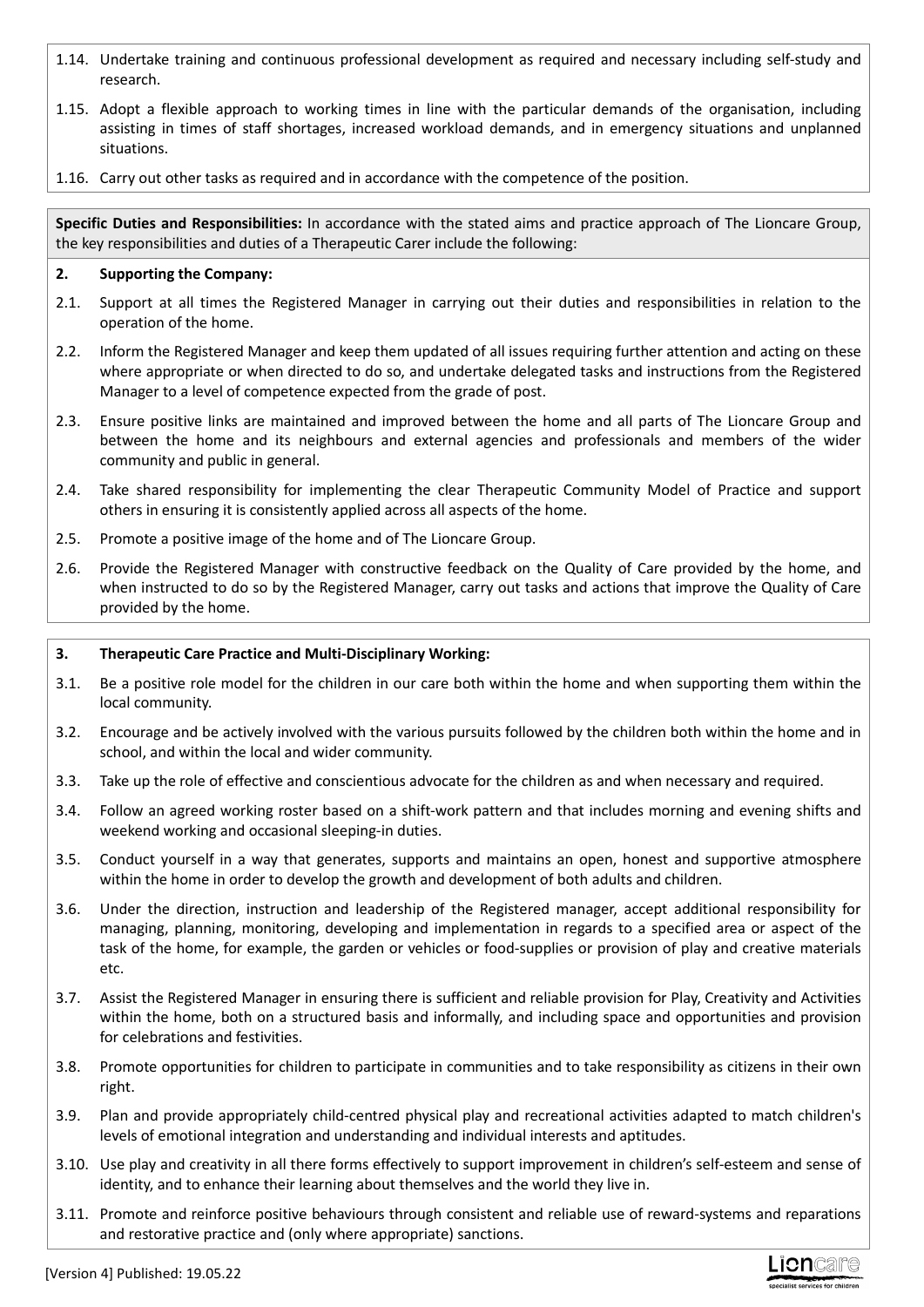- 3.12. Engage with the children's families and relations respectfully and professionally and in ways that encourage them to be involved with and engaged in their child's lives and development, when permitted within the child's Care Plan and Placement Plan.
- 3.13. Find appropriate ways to empower the child's parent(s) through supporting them to develop their parenting skills, when possible and viable, and when permitted within the child's Care Plan and Placement Plan.
- 3.14. Under instruction and leadership of the Registered Manager, take delegated responsibility for reliably and accurately communicating and sharing relevant and necessary information with Social Workers, Therapists, Independent Reviewing Officers, and other external agencies and professionals and including (when permitted within the child's Care Plan and Placement Plan) parents and members of the child's family.
- 3.15. Develop your understanding of adversity and trauma, their effects on children, and children's responses to them, and use this understanding to improve your own and others professional practice and the quality of the care you offer the children.
- 3.16. Develop positive professional relationships with the children in your care, engage with them in a meaningful and genuine way, and empower them to express their views, wishes and feelings in matters affecting their care and welfare and their lives.
- 3.17. Use reflective practice and the professional support systems and group forums of the home to continually monitor the quality of your professional relationship with children, and avoid the risk of promoting unhealthy relationships that are 'too deep' and that can, if allowed to propagate, lead to inappropriate and complicated attachments that may simply reinforce past damaging relationships.
- 3.18. Develop professional relationships with the children in your care that meet their needs in a conscious and planned way, and that enable the child to internalise an experience of close management, healthy pre-occupation, being cared for, role modelling, and re-experiencing damaging relationships from the past in a better way in the present.
- 3.19. Take responsibility for your own professional development.
- 3.20. Use the values, knowledge and skills of children's social care profession to inform your own professional practice.
- 3.21. Understand and accept that professional values and beliefs are not automatically the same as personal values and beliefs and that part of being a professional involves a recognition and resolution of this tension in professional situations.
- 3.22. Accept that you don't know what you don't know, and that others may know more than you, and this is OK.
- 3.23. Develop strategies and coping mechanisms that enable you to bear the unbearable.
- 3.24. Support children through major transitions and be involved in creating and updating associated Transition Plans and including when the child joins the home and when they leave the home and other significant transitions such as a change of education placement.

## **4. Team Work and Collaboration:**

- 4.1. Attend and be an active participant in team meetings, and ensure you have read team meeting notes on the rare occasion you are unable to attend in person or virtually.
- 4.2. Contribute to the professional development of others with whom you work.
- 4.3. Be mindful of and support the wellbeing of others with whom you work.
- 4.4. Use your team and colleagues and the wider organisation of The Lioncare Group to develop your knowledge and understanding needed to support evidence-based practice.
- 4.5. Be a willing participant in sharing your thoughts and ideas with others in the appropriate forums, and never assume others already know what you are thinking and feeling.
- 4.6. Know that you will be expected to speak in front of others in small and larger groups and meeting.

## **5. Safeguarding and Risk Management:**

- 5.1. Assist in developing a safeguarding culture whereby all members of the community of the home and the wider organisation of The Lioncare Group share responsibility and concern for the emotional and physical safety of each other.
- 5.2. Support the Registered Manager in ensuring each child's specific safeguarding needs are met.

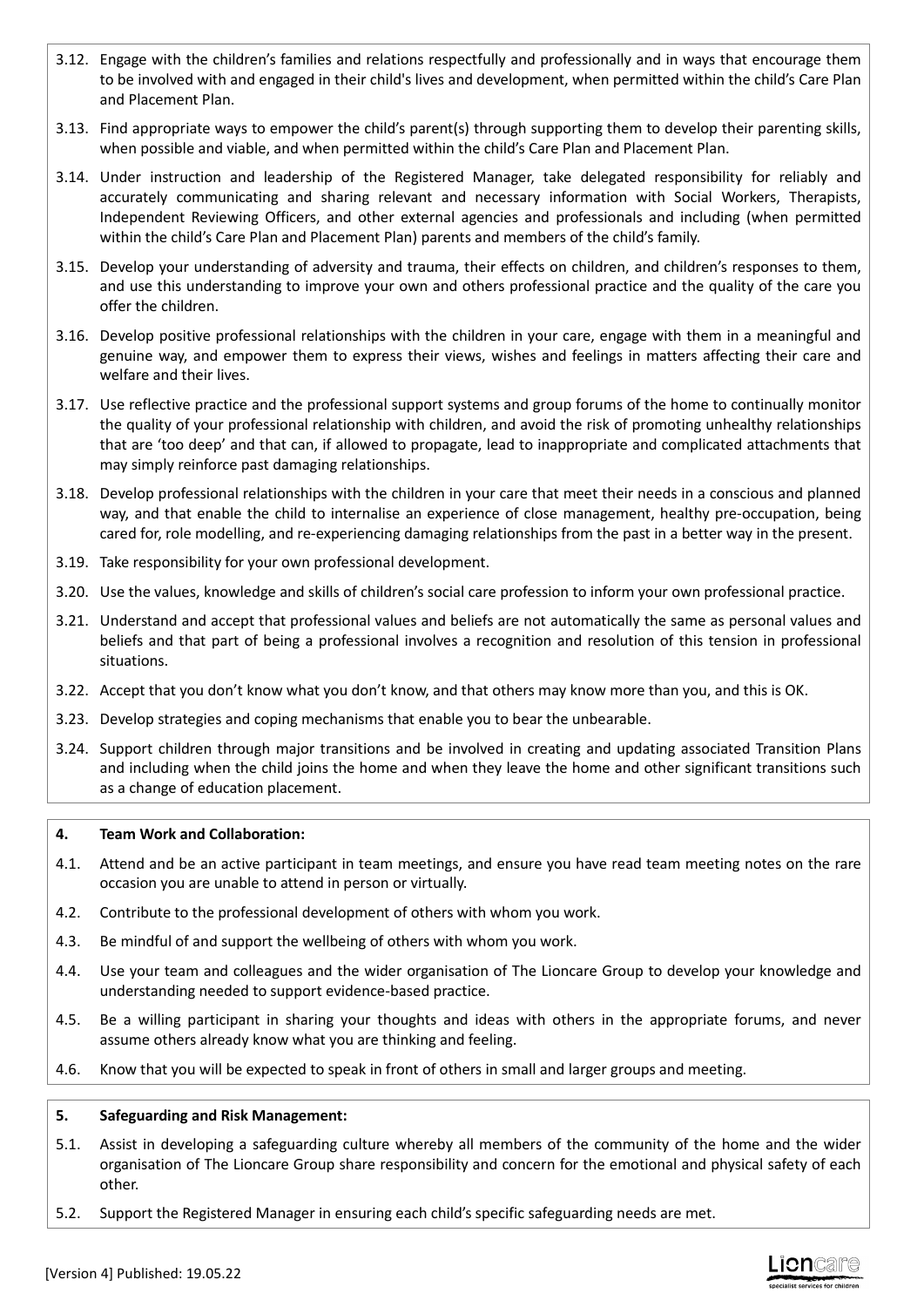- 5.3. Accept and act positively to changes in tasks in response to day-to-day changes and emergencies.
- 5.4. Develop your practise and that of others that promotes the safeguarding of individuals.
- 5.5. Comply with legislative, regulatory, registration and inspection requirements that support the safeguarding of individuals from harm or abuse and ensure others do the same.
- 5.6. Maintain your own and others understanding of harm, abuse and safeguarding duty.
- 5.7. Develop your practise and that of others that balances positive outcomes for individuals with risk and safety.
- 5.8. Work in partnership and collaboration with others to manage risk to personal safety.
- 5.9. Assist in devising, supporting, updating, monitoring and implementing fully Safeguarding Risk Profiles, Positive Behaviour Support Plans, and other Risk Management plans and procedures concerning the children in your care and for whom you are responsible.
- 5.10. Remain vigilant and alert to situation that have potential to cause children and colleagues harm, and take personal responsibility for taking necessary action to reduce the risk of such a situation occurring before it occurs, and take personal responsibility for informing the Registered Manager and/or other senior managers without delay if or when such a situation does occur.

## **6. The Facilitating Environment (the buildings and surrounding area) and Health and Safety:**

- 6.1. Assist the Registered Manager in ensuring that the physical standard of the facilitating environment of the home is maintained at all times to a high standard.
- 6.2. Assist the Registered Manager in ensuring that the home provides a safe and appropriate environment in which children can grow and flourish, and in which colleagues and visitors can conduct their work.
- 6.3. Create and develop positive links between the local community and the home, enabling the children to participate fully in the life of the local community and to prevent unacceptable negative impact on the local community through the work of the home.
- 6.4. Establish, maintain and promote effective links with all relevant agencies (statutory, voluntary and private) as necessary to ensure day-to-day operational requirements of the home and The Lioncare Group in general are met.
- 6.5. Monitor and feedback to the Registered Manager the effectiveness of facilitating environment in supporting the therapeutic community approach of the home including any barriers identified.
- 6.6. Provide honest and accurate feedback for the annual Location Assessment Review of the home.
- 6.7. Take responsibility for your own wellbeing and be open and honest about your feelings in the work place.
- 6.8. Manage your own anxiety at those times when you face situations that may feel intensely stressful, and develop your own strategies for remaining calm.
- 6.9. Take responsibility for managing your own personal resources and welfare (including physical and emotional health, time, personal commitment, and motivation) through effective and appropriate self-time management and personal organisation, use of support systems, and including taking ownership of own needs and requirements related to your role and seeking support and assistance from others in meeting these needs and resources.
- 6.10. Assist the Registered Manager in developing and improving Health and Safety practices in the home.
- 6.11. Comply with all health, safety and security policy and procedures and requirements.

## **7. Financial Matters:**

- 7.1. Accept personal responsibility for appropriately managing those aspects of finance in which you are involved as part of your normal day-to-day duties and tasks.
- 7.2. Always provide receipts for every purchases you make using the organisation's money and funds; this includes online purchases.
- 7.3. Make yourself familiar with how the homes petty cash system operates and ensure you follow stated procedures and that you can account for all expenditures made by you in the course of your duties in the home and on behalf of The Lioncare Group.
- 7.4. Alert and inform without delay the Registered Manager or a Senior Manager of any concern you have or hold in regards to suspected or known mismanagement or unauthorized use of the organisation's money and funds and/or children's own money and funds.

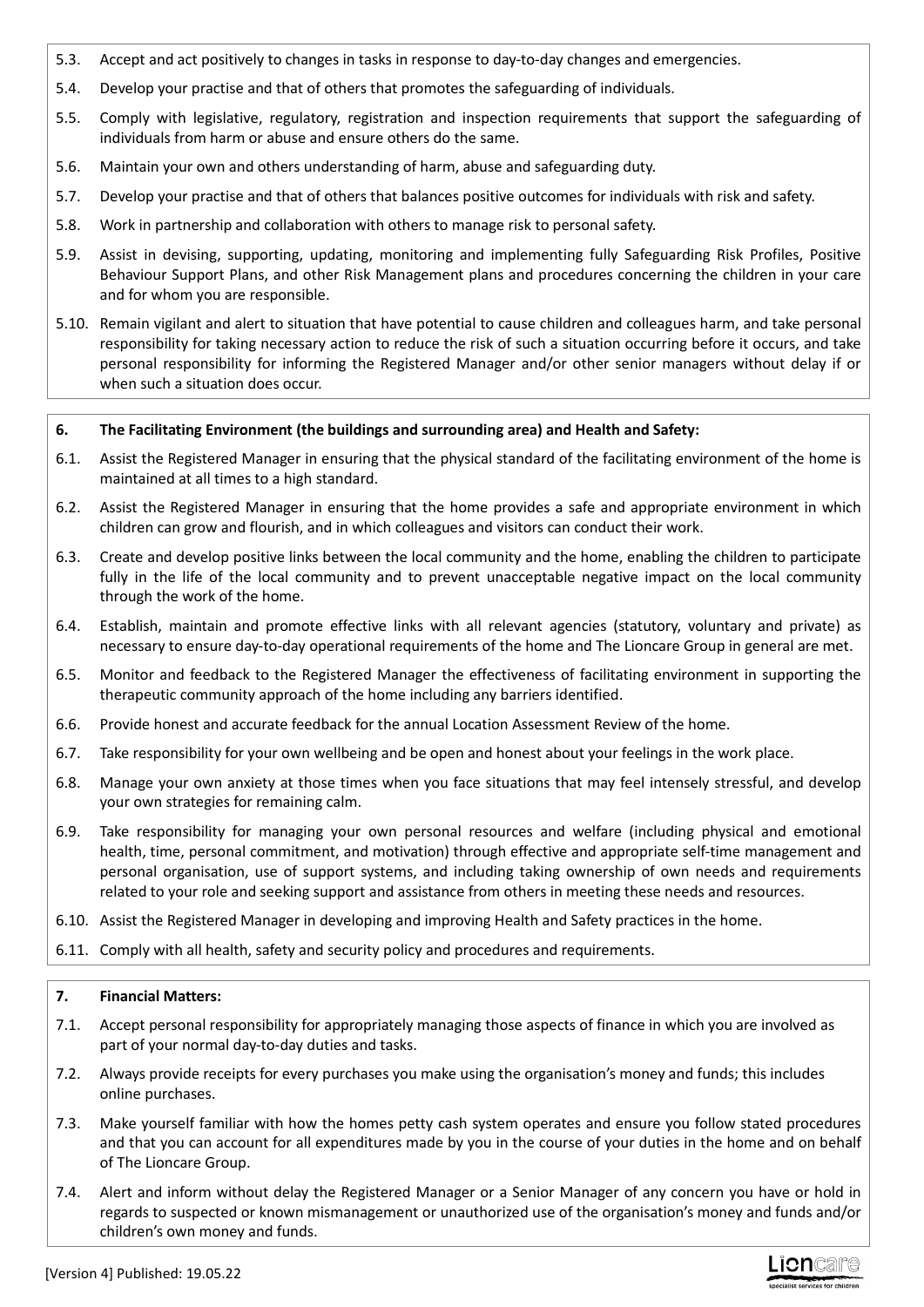## **8. Managing Self as a Therapeutic Practitioner<sup>1</sup> :**

- 8.1. Understand the role you have taken up, and the boundaries and limits to this role
- 8.2. Understand the client group with whom you are working
- 8.3. Show capacity to carry out clinical observations and formulate a working hypothesis
- 8.4. Show capacity to acknowledge and use and maintain the boundaries of the Therapeutic Community in which you work
- 8.5. Take steps to develop your understanding of Therapeutic Community methodologies and related theory
- 8.6. Adapt your own communication in a range of situations that match the needs and understanding of those with whom you are communicating
- 8.7. Actively embrace and incorporate in to your practice the concept of Use of Self
- 8.8. Display capacity to work both reflectively and reflexively
- 8.9. Take steps to develop your capacity to contain anxiety
- 8.10. Recognises the importance of the environmental setting and of the external environment
- 8.11. Understand principles of organisational dynamics and how they are enacted in The Lioncare Group and between The Lioncare Group and other organisations
- 8.12. Be a Participant Observer
- 8.13. Recognise what is The Primary Task of the home and of The Lioncare Group and the contribution you make to achieving The Primary Task

**Selection Specification:** The criteria below indicate qualities needed to do the job well. Candidates will be selected according to the extent to which they satisfy these criteria. Evidence of potential will also be considered. Most of the criteria must normally be met in order to qualify for selection.

## **Essential Criteria**

#### Knowledge and Experience

- Experience of working in a Residential Children's Home.
- Knowledge of an SEMH school or similar learning environment.
- Understanding the real difficulties faced and felt every-day by the children in our care.
- Experience of encouraging children to develop their full potential.
- Experience of delivering quality care, learning, and nurture to vulnerable children.
- A reasonable standard of education and general knowledge.
- Knowledge of theory and practice in providing quality care and education for looked after children.
- Knowledge of strategies that promote purposeful experiential learning and real progress for children with emotional and behavioural difficulties, and experience of implementing them.
- Good written and oral communication skills, and able to record accurately, objectively, and with clarity.
- I.C.T. skills including Word, Excel, Email/Internet, competency in the use of electronic digital devises and equipment for recording and processing information, and able to operate basic I.C.T. appliances including telephone system, scanners, and photocopiers
- Understanding the importance of confidentiality, privacy, and discretion.
- Experience of the stressful and emotionally and physically challenging nature of the task and role.
- Understanding of the importance of practicing equality and diversity and confronting discrimination.
- Understanding of requirements of OFSTED for children's residential care settings.

## Skills and Abilities

- Ability to meet the needs of children with social, emotional, and behavioural difficulties, trauma, and complex needs.
- Ability to work as part of a team.



 $<sup>1</sup>$  For further detail and explanation, please refer to the Core Competencies as a Therapeutic Practitioner table at the end of this document</sup>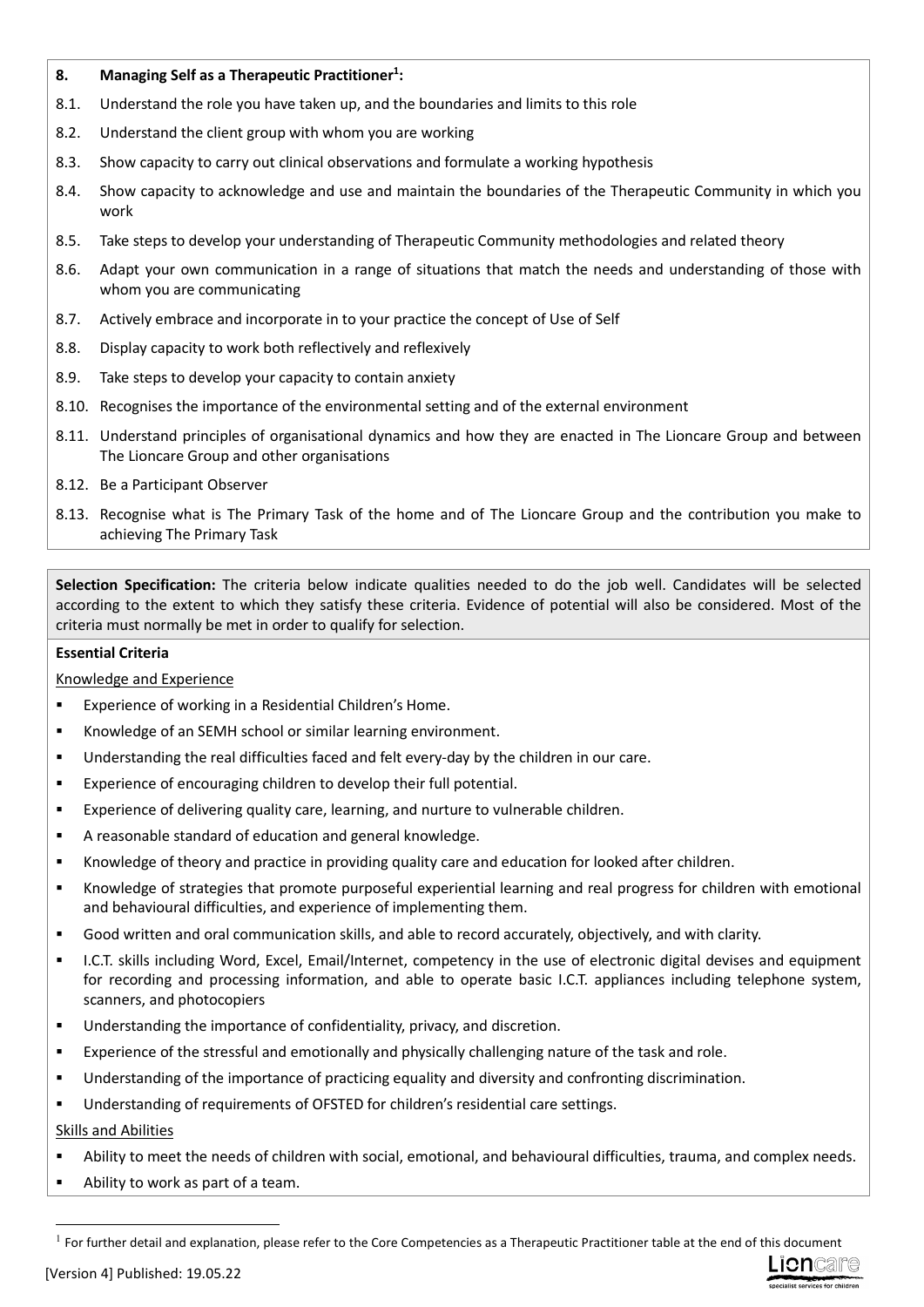- Ability to guide and support others in the development of the therapeutic task.
- Ability to be assertive yet supportive, exercise sanctioned authority, have good interpersonal skills, and able to function as part of a wider team and organisation.
- Ability to take on board instruction, to use own initiative when appropriate, and accept personal authority and responsibility.
- Ability to effectively prioritise self and workload within agreed timescales.
- Good organisational skills.
- Able to work under pressure.
- Ability to assess the need of individual children, to create plans for meeting these needs, and to maintain appropriate records of progress and achievement, and to guide others in doing the same.
- Ability to relate to and communicate with difficult to reach children, and colleagues experiencing difficulties in the work-place.
- Ability to relate to and communicate effectively with colleagues and other professionals and encourage their collaborative participation in the work of The Lioncare Group.

## Personal Qualities

- Honesty
- Openness
- Integrity
- Capacity to be reflective and be a reflective practitioner
- Organised
- Confidence
- Mentally and physically fit for the purposes of the work you are to perform
- Robust and resilient
- Flexible and adaptable to changing situations and demands including working flexible hours when necessary
- Capable of both thinking and doing
- Belief in the value of difficult to reach children
- **EXECOMMITMENT TO THE COMMITMENT** COMMITMENT COMMITMENT COMMISSION

#### **Desired Criteria**

- Direct experience of working in a residential therapeutic community for children.
- Understanding of cost awareness and efficiency.
- Relevant qualification at level 3 or above in therapeutic child care or a related relevant subject.
- Self-aware, confident, motivated, sense of humour, creativity, conscientious work-ethic.
- Full clean driving licence

## **Statement of Variation**

This job description sets out the details of the post at the time it was drawn up. These details may vary without changing the general character of the duties or level of responsibility entailed. Such variation cannot itself justify reconsideration of the grading of the post.